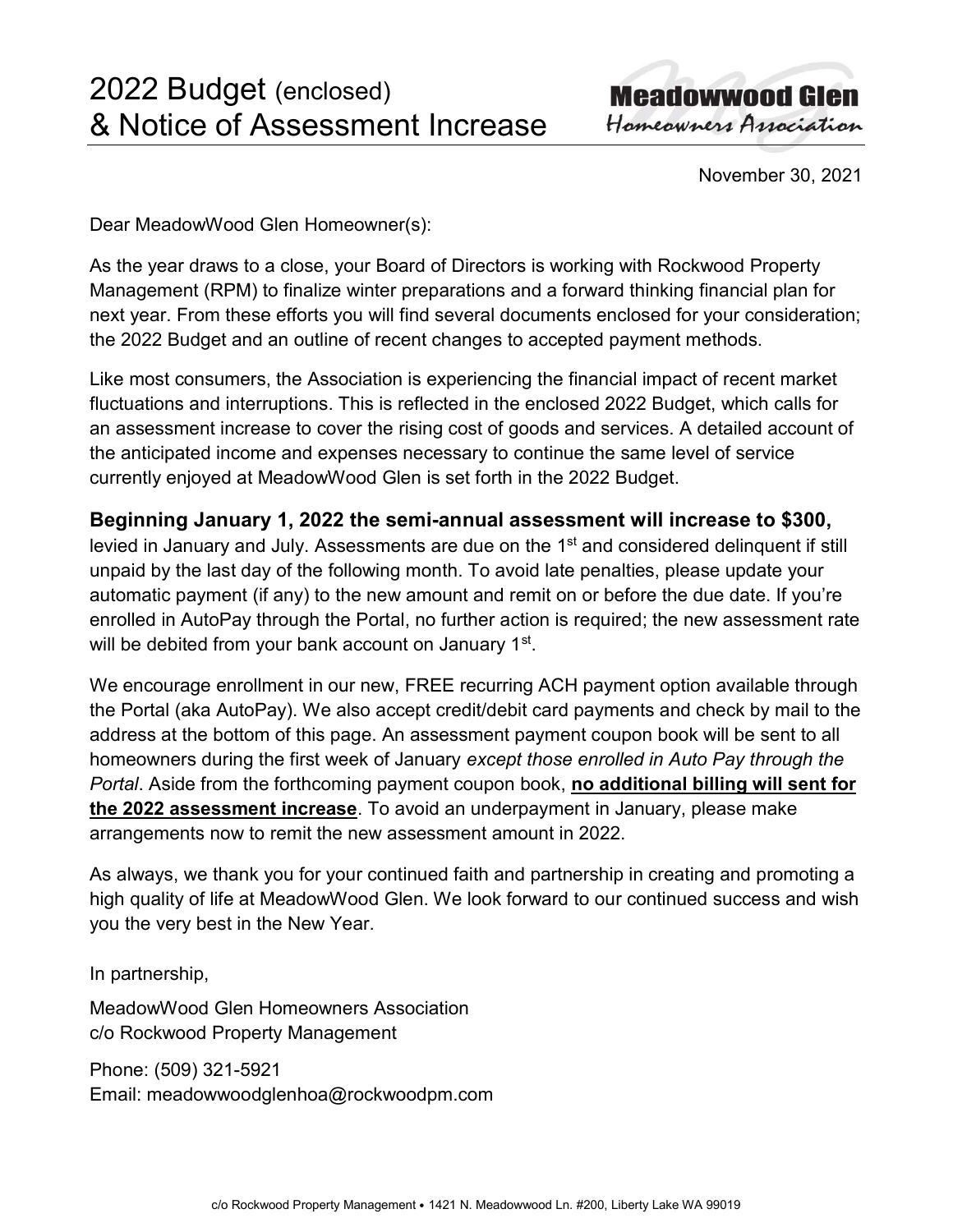## 2022 Budget MeadowWood Glen HOA

| <b>Income</b> |                     |                           | 2021 Budget |        | 2022 Budget |
|---------------|---------------------|---------------------------|-------------|--------|-------------|
| 5010          | Dues                | \$                        | 51,840.00   | \$     | 57,600.00   |
| 5014          | <b>Transfer Fee</b> | \$                        |             | \$     |             |
| 5020          | Late Charges        | \$                        |             | \$     |             |
| 5021          | Late Interest       | \$                        |             | \$     |             |
| 5026          | Fine Income         | \$                        | -           | \$     |             |
| 5032          | Lien Income         | \$                        |             | ጥ<br>Œ |             |
| 5050          | Interest Income     | \$                        | 2.00        | \$     | 1.00        |
| 5100          | Misc. Income        | \$                        | 1,005.00    | \$     | 1,005.00    |
|               |                     | <b>Total Income:</b><br>S | 52,847.00   | S      | 58,606.00   |

| <b>Landscaping Expenses</b> |                                        |    | 2021 Budget |    | 2022 Budget |
|-----------------------------|----------------------------------------|----|-------------|----|-------------|
| 6615                        | Snow Removal                           | \$ | 3,500.00    | \$ | 3,500.00    |
| 6810                        | Mowing - Commons/Fall Leaf             | \$ | 6,182.18    | \$ | 6,657.74    |
| 6820                        | Fertilize - Commons                    | \$ | 751.11      | \$ | 751.11      |
| 6830                        | Turf Spray - Commons                   | \$ | 493.53      | \$ | 743.53      |
| 6843                        | Master Tree Program                    | \$ | 771.14      | \$ | 1,400.00    |
| 6860                        | Sprinkler Turn On & Blow Out           | \$ | 362.81      | \$ | 362.81      |
| 6880                        | Landscape Labor/Materials (Irrigation) | \$ | 1,750.00    | \$ | 1,750.00    |
| 6890                        | Planter Beds Maintenance-Pruning       | \$ | 486.64      | \$ | 486.64      |
|                             | <b>Total Landscaping:</b>              | S  | 14,297.41   | S  | 15,651.83   |

| <b>Other Expenses</b> |                                                 |      | 2021 Budget | 2022 Budget     |
|-----------------------|-------------------------------------------------|------|-------------|-----------------|
| 6135                  | Board-Annual Meeting-Non-profit Renewal         | \$   | 60.00       | \$<br>60.00     |
| 6305                  | Accounting                                      |      | 250.00      | \$<br>250.00    |
| 6306                  | Legal                                           | \$   |             | \$              |
| 6310                  | Insurance Expenses                              | \$   | 3,000.00    | \$<br>3,000.00  |
| 6330                  | <b>Bank Charges</b>                             | \$   | 374.00      | \$<br>396.00    |
| 6415                  | Electricity- Common Area/Street Lights          |      | 3,768.00    | \$<br>3,768.00  |
| 6420                  | Water- Common Area Irrigation                   |      | 3,335.00    | \$<br>3,305.42  |
| 6440                  | <b>Street Sweeping/Maintenance</b>              |      |             | \$              |
| 6620                  | Reserve Funding                                 |      | 19,005.00   | \$<br>22,605.00 |
| 6625                  | <b>Office Supplies</b>                          | \$   |             | \$              |
| 6626                  | Postage                                         | \$   | 800.00      | \$<br>800.00    |
| 6630                  | Repairs and Maintenance (common area hardscape) | \$   | 250.00      | \$<br>250.00    |
| 6900                  | <b>Website Fees</b>                             | \$   | 192.00      | \$<br>160.00    |
| 7505                  | Management Fee                                  | \$   | 8,064.00    | \$<br>9,216.00  |
| 7508                  | <b>Property Taxes</b>                           | \$   |             | \$              |
| 7515                  | <b>Income Taxes</b>                             | \$   |             | \$              |
|                       | <b>Total Other:</b>                             | \$   | 39,098.00   | \$<br>43,810.42 |
|                       | <b>TOTAL EXPENSES</b>                           | S    | 53,395.41   | \$<br>59,462.25 |
|                       | <b>NET CASH FLOW:</b>                           | - \$ | (548.41)    | \$<br>(856.25)  |
|                       | <b>BEGINNING CASH BALANCE:</b>                  | \$   | 5,369.96    | \$<br>6,860.32  |
|                       | <b>ENDING CASH BALANCE:</b>                     | \$   | 5,394.96    | \$<br>6,004.07  |